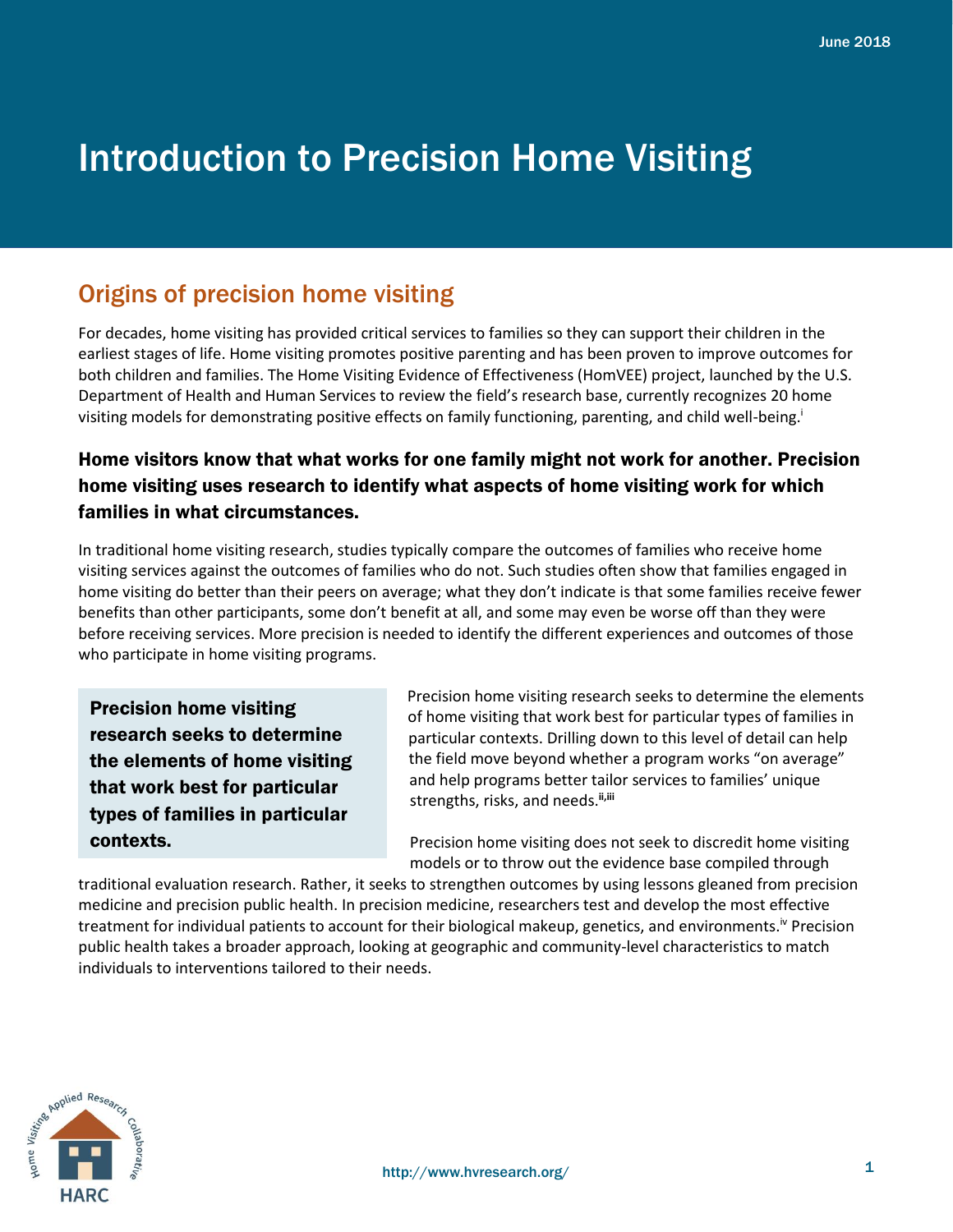## Precision home visiting research principles

#### Active ingredients

Active ingredients are the elements of an intervention empirically proven to be responsible for changes in specific outcomes. If active ingredients are not present, the intervention will not produce the desired outcomes. Specifying active ingredients can help home visiting programs focus their time and resources on services deemed effective.

Active ingredients may look different from study to study. For example—

- Some active ingredients are universal; without these elements, a home visiting intervention likely will not work effectively for most participants.
- Other active ingredients may only be "active" for certain families.
- Multiple active ingredients may be needed to produce certain changes in outcomes.

Active ingredients are the elements of an intervention empirically proven to be responsible for changes in specific outcomes. If active ingredients are not present, the intervention will not produce the desired outcomes.

Active ingredients can improve outcomes directly related to child and family well-being (e.g., parents' responsiveness to their children) or positively influence outcomes indirectly related to child and family well-being. HARC's initial work on precision home visiting will focus on active ingredients that directly impact child- and family-level outcomes.

#### Active Ingredients in Practice

Limited research has been done on the active ingredients of home visiting interventions, but current models provide theory-based examples of this concept. For example, the Attachment and Biobehavioral Catch-Up (ABC) model aims to help caregivers have sensitive, responsive interactions with their children. Coaches visit families in the home for weekly, 1-hour sessions over 10 weeks to observe caregiving behaviors and provide specific, "in-the-moment" feedback. This method of feedback is one theorized active ingredient for improving caregiving behaviors using the ABC model.<sup>v</sup>

#### Meaningful subgroups of children and families

Most home visitors tailor services to meet families' perceived needs or to navigate factors that prevent them from implementing an intervention exactly as designed.<sup>vi</sup> Precision home visiting supports this approach by breaking interventions into individual elements and testing how those individual elements change outcomes for different families or situations. In doing so, researchers generate empirical evidence about the active ingredients that benefit specific groups of families.

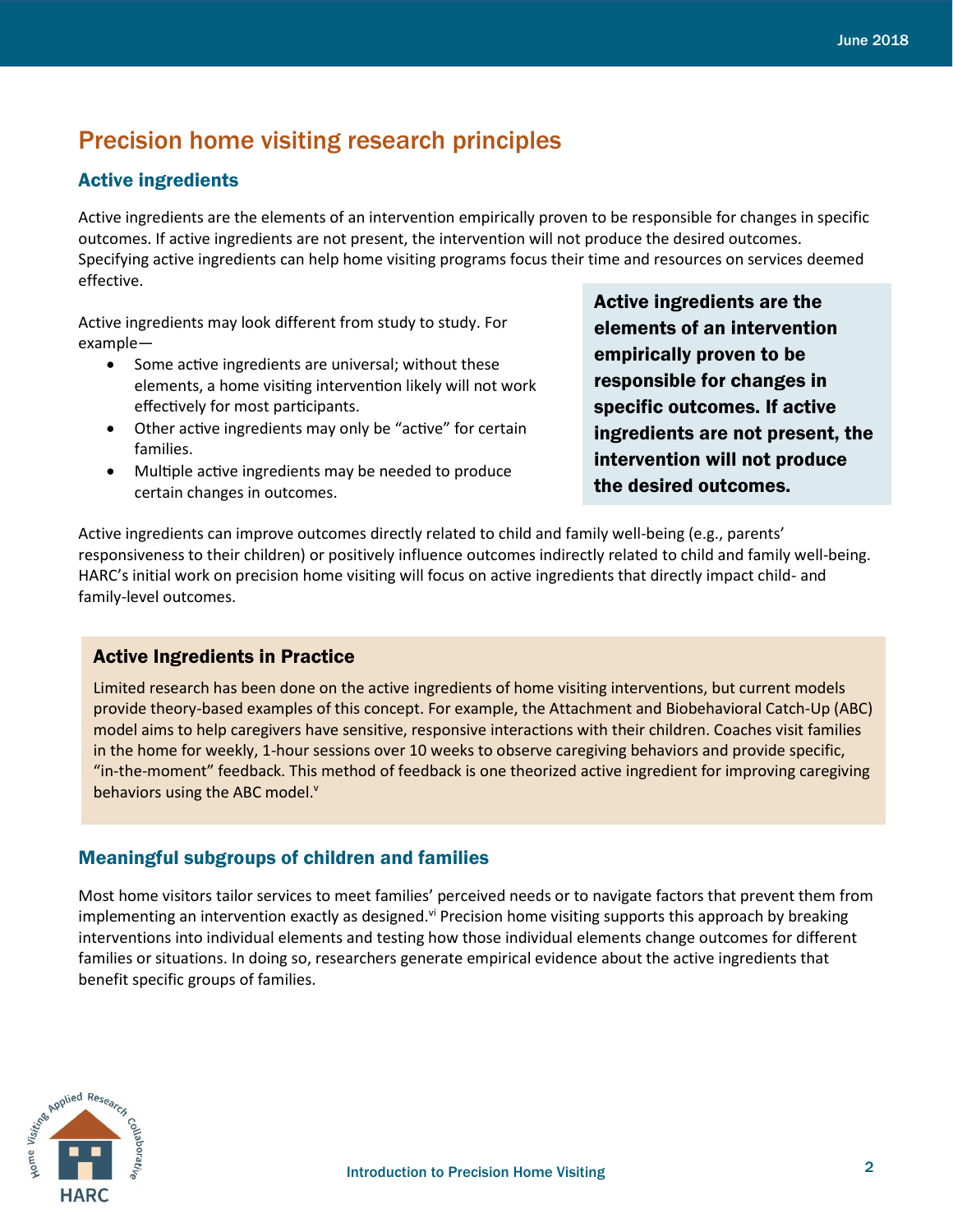Research with a precision lens differs from traditional home visiting research in two key ways:

- Most studies test an intervention across an entire population, then run a secondary analysis to determine if subgroups differ in their response. Precision home visiting research sets out to test an intervention's effect on different subgroups and incorporates participant factors into the initial research design.
- Researchers who include subgroups in their analyses typically focus on common demographic factors such as race, gender, and socioeconomic status. Precision home visiting research looks beyond commonly used characteristics to consider needs, strengths, and risk levels that might influence participants' outcomes.<sup>vii</sup> Examples include parental history of domestic violence or child

Precision home visiting supports tailoring services to meet families' needs by breaking interventions into individual elements and testing how those individual elements change outcomes for different families or situations.

maltreatment, family access to health services, and how children are attached with their parent.

#### Meaningful subgroups in practice

Some research suggests that maternal depression and attachment security can affect home visiting's impact on specific outcomes. One study found that a home visiting intervention improved outcomes for children whose mothers were either depressed or uncomfortable trusting others, but not for children whose mothers were both depressed and uncomfortable trusting others. The study also found that children whose mothers were not depressed and were comfortable trusting others generally experienced positive outcomes, regardless of whether they were in the home visiting program or not.<sup>viii</sup>

At its core, the concept of precision home visiting includes both research and implementation of findings into daily practice. A study may find, for example, that a lesson meant to strengthen socio-emotional development only improves outcomes for children who score below a certain threshold on the Ages and Stages Questionnaires: Social-Emotional. Those who score above that threshold may not need any lesson on this topic because they already are proficient enough in that area, or they may need a different lesson (or combination of lessons) to achieve the desired outcome. By testing different combinations of lessons, researchers can determine the active ingredients that lead to greater socio-emotional development for children above the threshold. These findings could help programs offer the right mix of lessons to children based on their questionnaire scores.

This is just one example of how precision home visiting research can improve program implementation. A study could also find that for certain children, completing lessons intended to strengthen socio-emotional development has no impact on this outcome. In these instances, a different program element (e.g., mental health supports for parents) may have a stronger effect on socio-emotional development. This knowledge would allow home visiting programs to tailor the specific services these children and families receive to improve their outcomes.

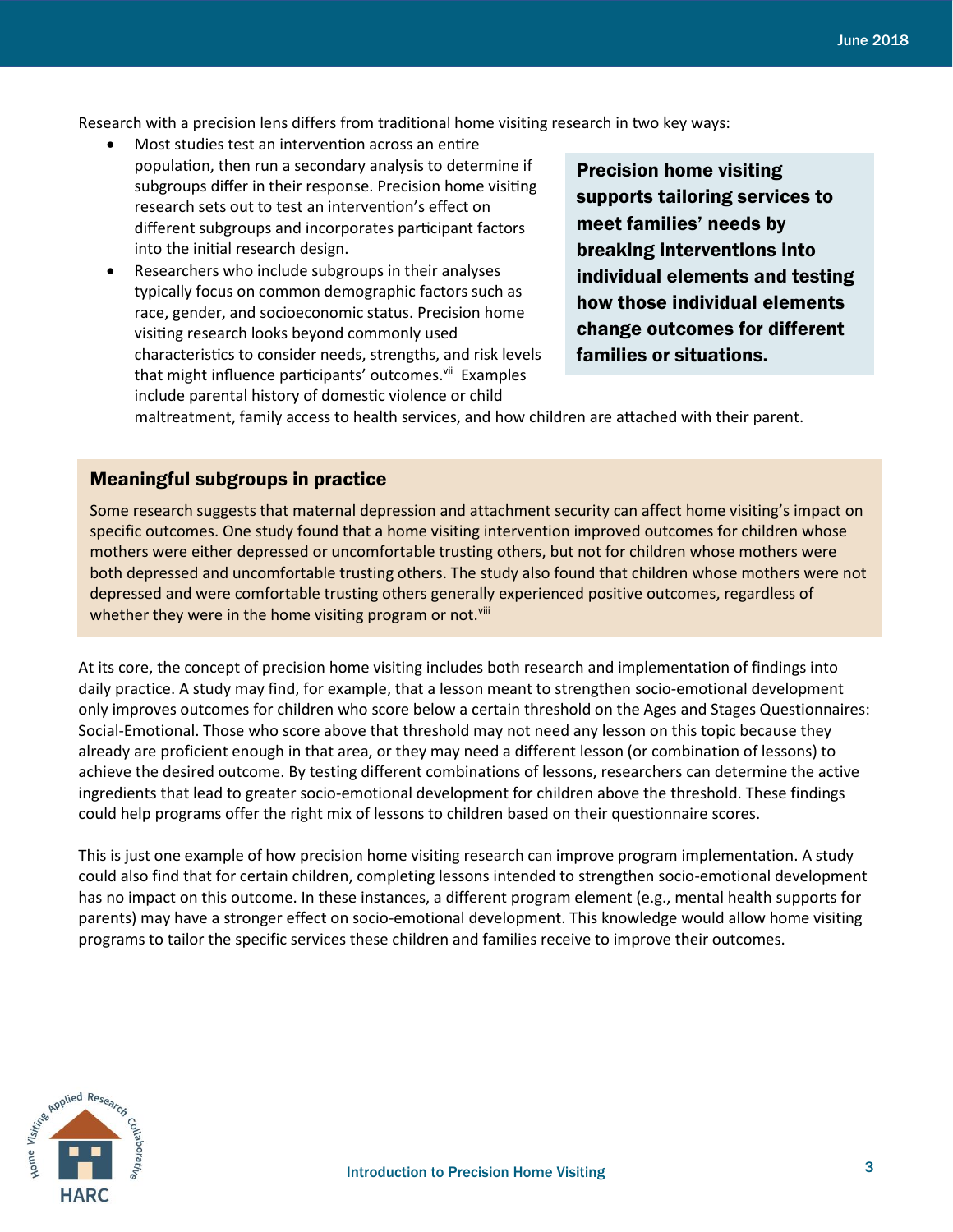## The future of precision home visiting

Precision home visiting provides an innovative framework for designing, conducting, and using research to make home visiting programs more effective. By moving away from findings that look at results "on average," the field can—ix,x,xi

- Identify the elements of a home visiting program that are essential to achieving desired outcomes for specific families.
- Identify meaningful subgroups of children and families to help organizations better tailor home visiting programs.
- Match families to the best possible programs and services for their individual needs, interests, and desired outcomes.

Precision home visiting research reflects a shift from traditional research, which can take many years to advance from discovery to practice, to a nimbler approach that helps fine tune existing practice. Such a shift can help the field advance toward equity in child health and development, but it requires the collective support of home visiting researchers, practitioners, policymakers, and other stakeholders to be effective. [Join HARC](http://www.hvresearch.org/practice-based-research-network/joining-harc/) today to become a part of this effort.

#### Introduction to precision home visiting research guidelines and methods

HARC's work on precision home visiting is based on four key hallmarks: xii

- A focus on active ingredients to support the scale-up of effective practices
- Broad-based partnerships between researchers and stakeholders, such as front-line staff and families, to design and test interventions that are relevant and feasible
- Explicit definitions and measurements to assess how active ingredients achieve specific outcomes for different groups of families
- Efficiency in testing ingredients, including the use of new research designs like adaptive trials and rapid cycle techniques, to accelerate learning and implementation

Future briefs on precision home visiting will explore specific approaches to conducting research that aligns with these tenets.

Suggested citation: The Home Visiting Applied Research Collaborative. (2018). *Introduction to Precision Home Visiting.* Baltimore, MD: Child Trends and James Bell Associates.

The Home Visiting Applied Research Collaborative (HARC) aims to advance the use of innovative methods in home visiting and translate research findings into policy and practice. This brief was authored by members of the HARC Guidelines Task Team from Child Trends and James Bell Associates. Members from Child Trends include April Wilson, Maggie Kane, Lauren Supplee, and Ann Schindler. Members from James Bell Associates include Matt Poes, Jill Filene, and Susan Zaid.

This project is supported by the Health Resources and Services Administration (HRSA) of the U.S. Department of Health and Human Services (HHS) under cooperative agreement UD5MC30792, Maternal, Infant and Early Childhood Home Visiting Research and Development Platform. This information or content and conclusions are those of the author and should not be construed as the official position or policy of, nor should any endorsements be inferred by HRSA, HHS or the U.S. Government.